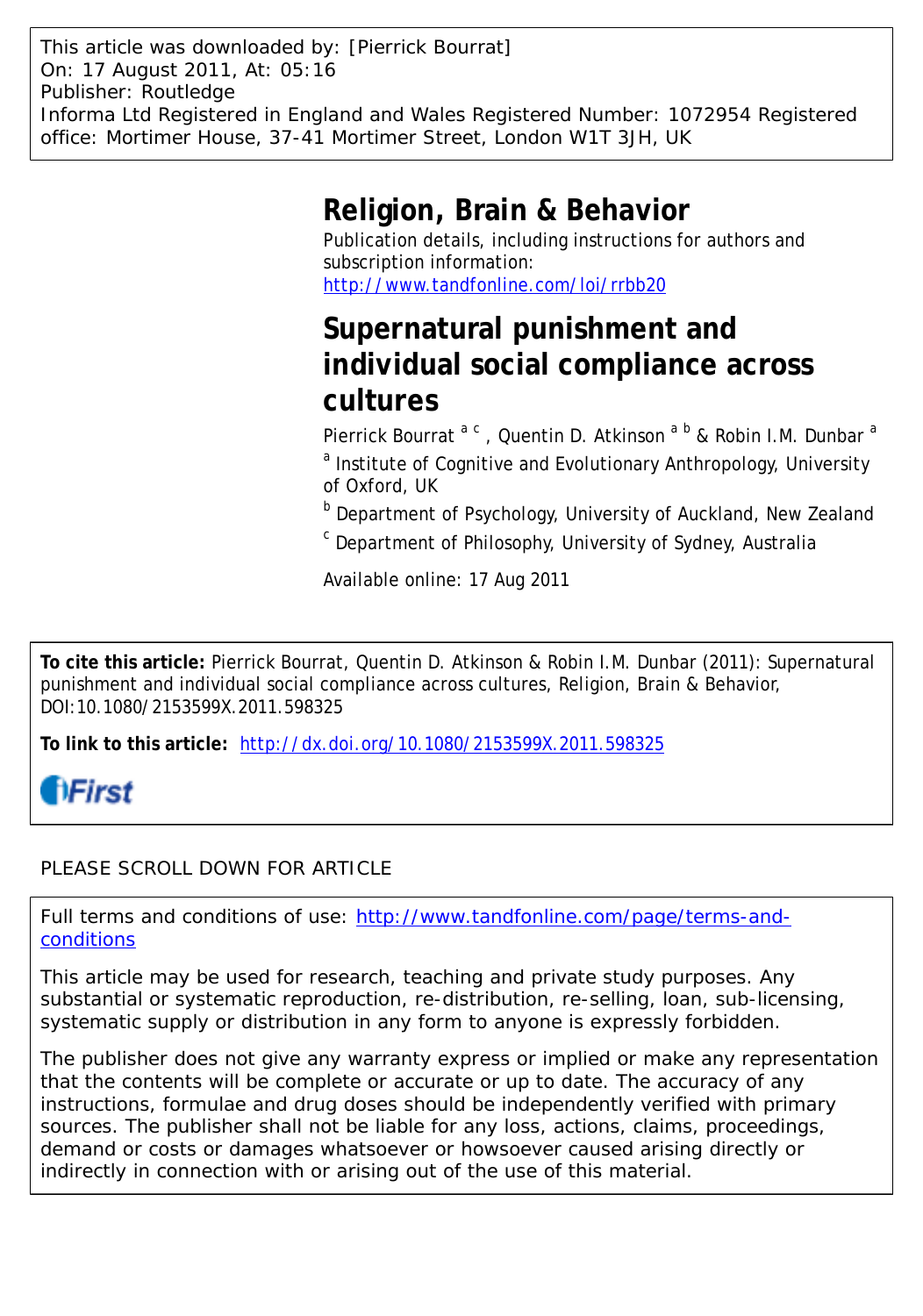### Supernatural punishment and individual social compliance across cultures

Pierrick Bourrat<sup>a,c\*</sup>, Quentin D. Atkinson<sup>a,b</sup> and Robin I.M. Dunbar<sup>a</sup>

<sup>a</sup>Institute of Cognitive and Evolutionary Anthropology, University of Oxford, UK; <sup>b</sup>Department<br>of Psychology, University of Auckland, New Zealand; <sup>c</sup>Department of Philosophy, University of Sydney, Australia

Cooperation for the public good is vulnerable to exploitation by free-riders because it always pays individuals to exploit the social contract for their own benefit. This problem can be resolved if free-riders are punished, but punishment is itself a public good subject to free-riding. The fear of supernatural punishment hypothesis (FSPH) proposes that belief in supernatural punishment might offer a solution to this problem by deflecting the cost of punishment onto supernatural forces and thereby incentivizing cooperation. FSPH is supported empirically by ethnographic data, but this work has so far focused on (1) institutional cooperative traits which may not reflect individual choices on how to behave in everyday social interactions and (2) threat of punishment from all-powerful moralizing high gods rather than other agents capable of supernatural punishment. Here, we consider the FSPH using variables which are linked to individual interaction and expand the number of variables measuring belief in different forms of supernatural punishment. Our findings do not fit these more general FSPH predictions. We suggest there may be something special about the link between moralizing high gods and institutional enforcement of cooperation that is not captured by these other variables.

Keywords: religion; supernatural beliefs; prosociality; cooperation; supernatural punishment; SCCS

#### Introduction

Recently, there has been increasing interest in the role played by religion in the origin and evolution of human cooperation and prosociality (Alcorta & Sosis, 2005; Atkinson & Bourrat, 2011; Dunbar, 2009; Johnson, 2005; Johnson & Bering, 2009; Johnson & Krüger, 2004; Monsma, 2007; Norenzayan & Shariff, 2008; Pyysiainen & Hauser, 2010; Richerson & Boyd, 1998; Roes & Raymond, 2003; Rossano, 2007; Ruffle & Sosis, 2007; Snarey, 1996; Sosis & Alcorta, 2003; Wilson, 2002). While some theories argue that religion is simply a cultural parasite (Blackmore, 1999; Dawkins, 1976; Dennett, 2006) or evolutionary by-product of other adaptive processes (Atran, 2002; Barrett, 2000; Boyer, 2001; Guthrie, 1993; Pyysiainen & Hauser, 2010), others see it as providing individual fitness advantages by guarding against free-riding and facilitating group cohesion, cooperation, and trust (Alcorta & Sosis, 2005; Atkinson & Bourrat, 2011; Dunbar, 2008, 2009; Johnson, 2005; Johnson & Bering, 2009;

<sup>\*</sup>Corresponding author. Email: p.bourrat@gmail.com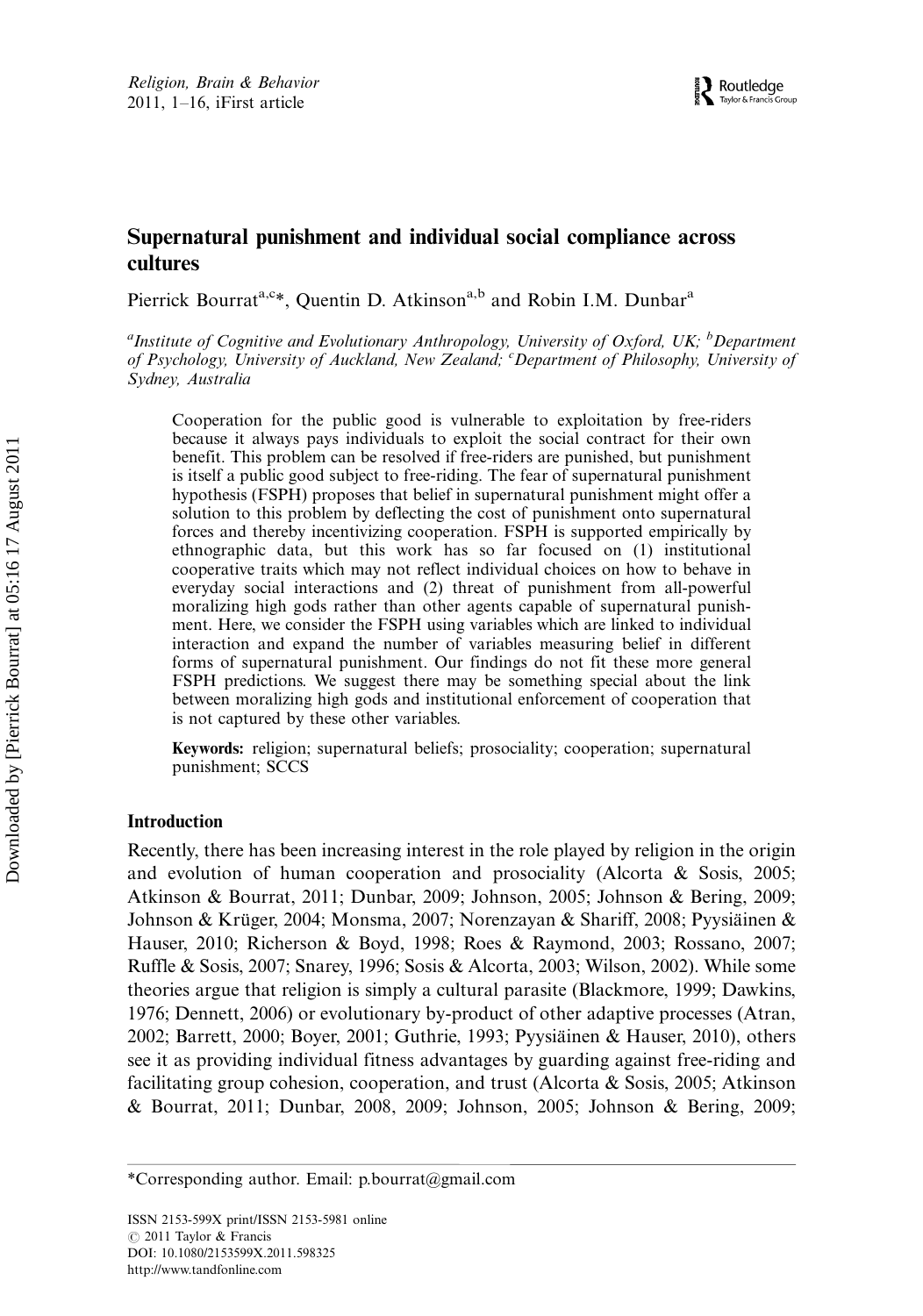Johnson & Krüger, 2004; Richerson & Boyd, 1998; Sosis & Alcorta, 2003; Sosis, Kress, & Boster, 2007; Wilson, 2002).

The fear of supernatural punishment hypothesis (FSPH) is one of the latter theories and is the focus of the present article. This theory, defended by Bering, Johnson, and Krüger (Johnson, 2005; Johnson & Bering, 2009; Johnson & Krüger, 2004), proposes that belief in supernatural agents could be adaptive at the individual level and promote cooperation. The FSPH as presented by Johnson and Bering (Johnson, 2005; Johnson & Bering, 2009) is proposed to arise from two cognitive mechanisms: a ''Hypersensitive Agency Detection Device'' (HADD) (Barrett, 2000, 2004) and a ''Theory of Mind'' module (ToM) (Premack & Woodruff, 1978). These two mechanisms are proposed to be responsible for widespread belief in supernatural invisible agents (Boyer, 2001). To these mechanisms, Johnson and Bering add a reputation-management dimension arising as a result of human language, which makes beliefs in supernatural punishing agents possibly evolutionarily advantageous.

The idea of HADD derives from Guthrie's argument according to which humans have a bias towards detecting human-like agency which might not actually exist (Guthrie, 1993). According to Guthrie, such a biased perceptual device would have been quite adaptive in our evolutionary past (Barrett, 2000): for example, failing to notice the presence of an enemy nearby may lead to death, whereas wrongly detecting one when none is present would have only a limited cost. Hence, there is an asymmetric cost in failing to detect an agent (false negative) as opposed to mistakenly detecting an agent when there is none (false positive). Selective pressures are thus expected to be stronger in reducing false negatives compared to false positives. Theory of Mind (ToM) is defined as the capacity of an individual to impute mental states in others (Premack & Woodruff, 1978). Once an agent is detected, an individual will incur a selective advantage if he is able to simulate mental states in this agent, and so predict the agent's future behavior. As a result of natural selection, humans possess what Bering calls an ''intentionality system'' (Bering, 2002). As a byproduct of our cognitive capacities, the same phenomenon appears when supernatural agents are detected by HADD: once they are identified, an individual will assign mental states and intentionality to them. Language, the third ingredient in the FSPH, is critical in human cooperation and social life for facilitating the spread of reputational information. In an environment where there is no means of communicating information of the type ''who did what,'' the existence of reputation is limited to directly observed behaviors. Language makes reputational information available indirectly to future potential cooperators. The importance of maintaining a good reputation makes free-riding less advantageous. As a result, a ''new'' selection pressure emerges that makes cooperation evolutionarily advantageous as the balance between the cost and benefit of cooperation becomes positive.

Invisible supernatural agents (e.g., ghosts, ancestors, deities) can be thought of as HADD's ''false positives'' and, by virtue of being detected as agents, as having minds and mental states due to ToM stimulation. FSPH predicts that individuals who believe that supernatural agents are willing to punish individuals who break moral norms or do not cooperate will gain a less damaged reputation over time than individuals who do not. The reason is that, being afraid of potential punishment, these individuals will have a stronger incentive not to break prosocial norms, especially if the norms are established by the supernatural agent itself. FSPH is also a solution to the problem of ''second-order'' free-riding in the group. As cooperation is vulnerable to exploitation by free-riders, a way of dealing with this vulnerability is to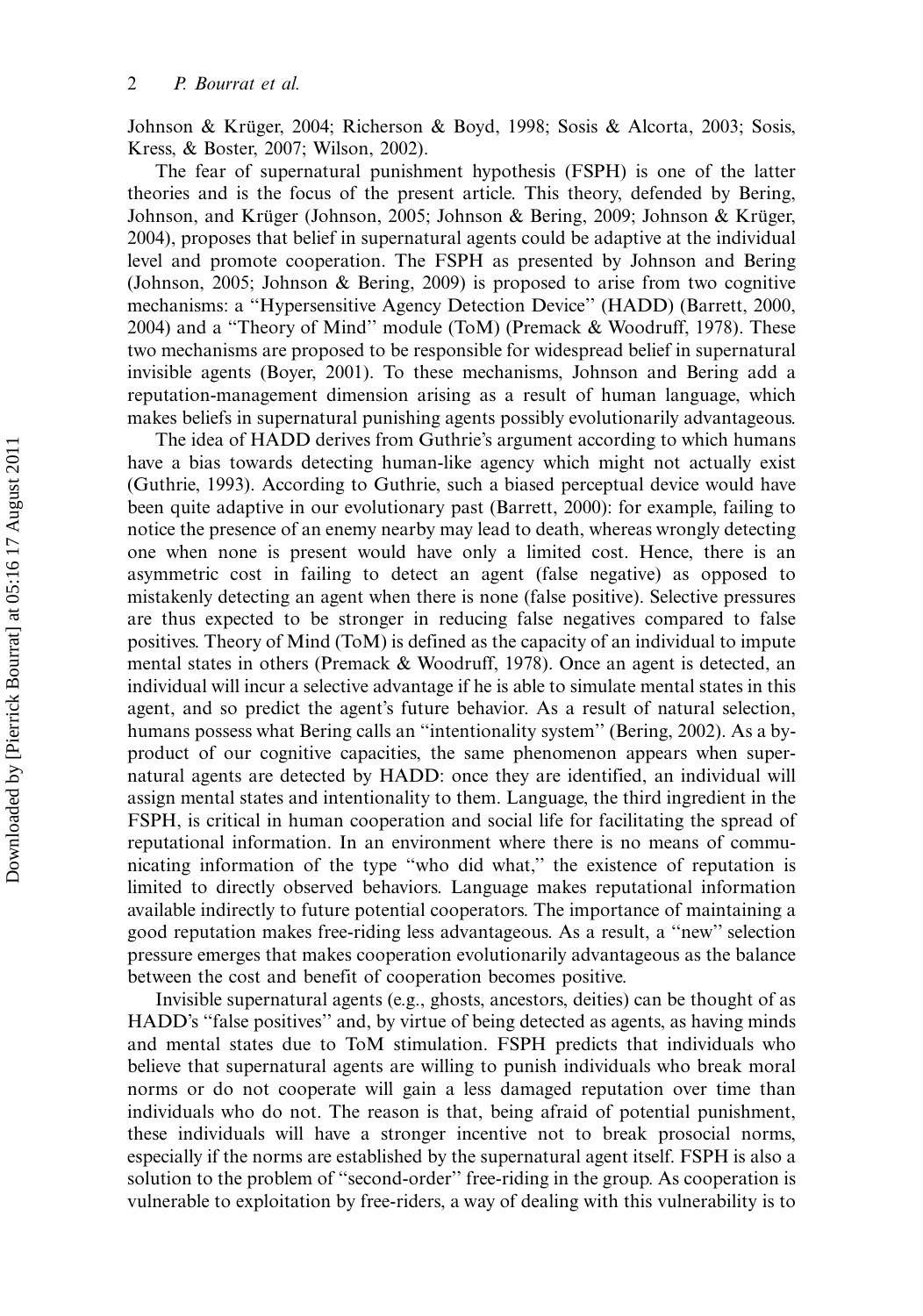punish free-riders. However, punishing is itself both a cost that must be borne by members of the group and a public good subject to exploitation, resulting in the problem of ''second-order'' free-riding. Johnson and Bering propose that belief in supernatural punishment might be a solution to these two problems by deflecting the cost of punishment onto supernatural agents.

FSPH finds some empirical support from ethnographic data (Johnson, 2005). Johnson has shown that the presence of moralizing ''high gods'' defined as active in human affairs and specifically supportive of human morality (see Table 1) – is associated with various indices of societal cooperation such as taxation, policing, and some (but not all) measures of norm compliance, although only two of these relationships remain significant after controlling for regional effects and influence of classical religions (i.e., the main ''world'' religions) in general. To the extent that supernatural policing can promote prosocial behavior, belief in a morally concerned deity should be selected for or stabilized in societies where free-riding is more likely to be a problem. Again, cross-cultural evidence is consistent with this claim, with moralizing high gods significantly more likely to occur in larger societies, where enforcement costs are likely to be high (Roes & Raymond, 2003), and in regions of water scarcity, where free-riding may be especially costly to the group (Snarey, 1996). Atkinson and Bourrat (2011), using the World Value Survey across 87 countries, have shown that beliefs in Hell, Heaven, and a personal God (as opposed to a life force or spirit) were associated with stronger self-reported moral condemnation of 14 actions that participants were asked to judge. These correlations held after controlling for region, religion, level of education, and frequency of attendance at religious services. Atkinson and Bourrat propose that FSPH (but non-specific as to agency) explains the differences observed with regards to beliefs in Hell and Heaven, while supernatural monitoring (i.e., the perception of being monitored by a supernatural agent) explains the differences between believers in a personal God as opposed to believers in a life force or spirit.

Belief in invisible supernatural agents is only one modality of the solution proposed by fear of supernatural punishment. Although the theory was developed in the framework of agency and invisibility, invisibility and agency are not, strictly speaking, necessary in the sense that individual humans (who are visible) may have supernatural powers. For instance, many cultures believe that a person with ''the evil eye'' can cause misfortune to others by gazing on them with feelings of envy. In some cases, they are also thought to cause misfortune involuntarily (see Bowie, 2008). Other examples of beliefs in supernatural human agents include witches and sorcerers. These examples are relevant to the FSPH: if people believe that agents with supernatural powers really exist and can punish others, they might refrain from actions which could potentially provoke individuals with supernatural powers to feel envy, anger, or any other negative emotion toward them. Being non-cooperative, selfish, or careless and breaking social or moral norms are all behaviors which could elicit such emotions. For the present article we will focus on punishments by supernatural agents, but it is possible to extend the theory to domains of supernatural punishment other than conventional god-like agency (e.g., Atkinson  $& Bourrat, 2011; Johnson & Krüger, 2004).$ 

In the present article, we take another look at the FSPH predictions using the Standard Cross Cultural Sample (SCCS) data. Previous work has focused mainly on large-scale societal measures of collective action (e.g., compliance with social norms, centrally enforced sanctions, willingness to pay taxes) and has not distinguished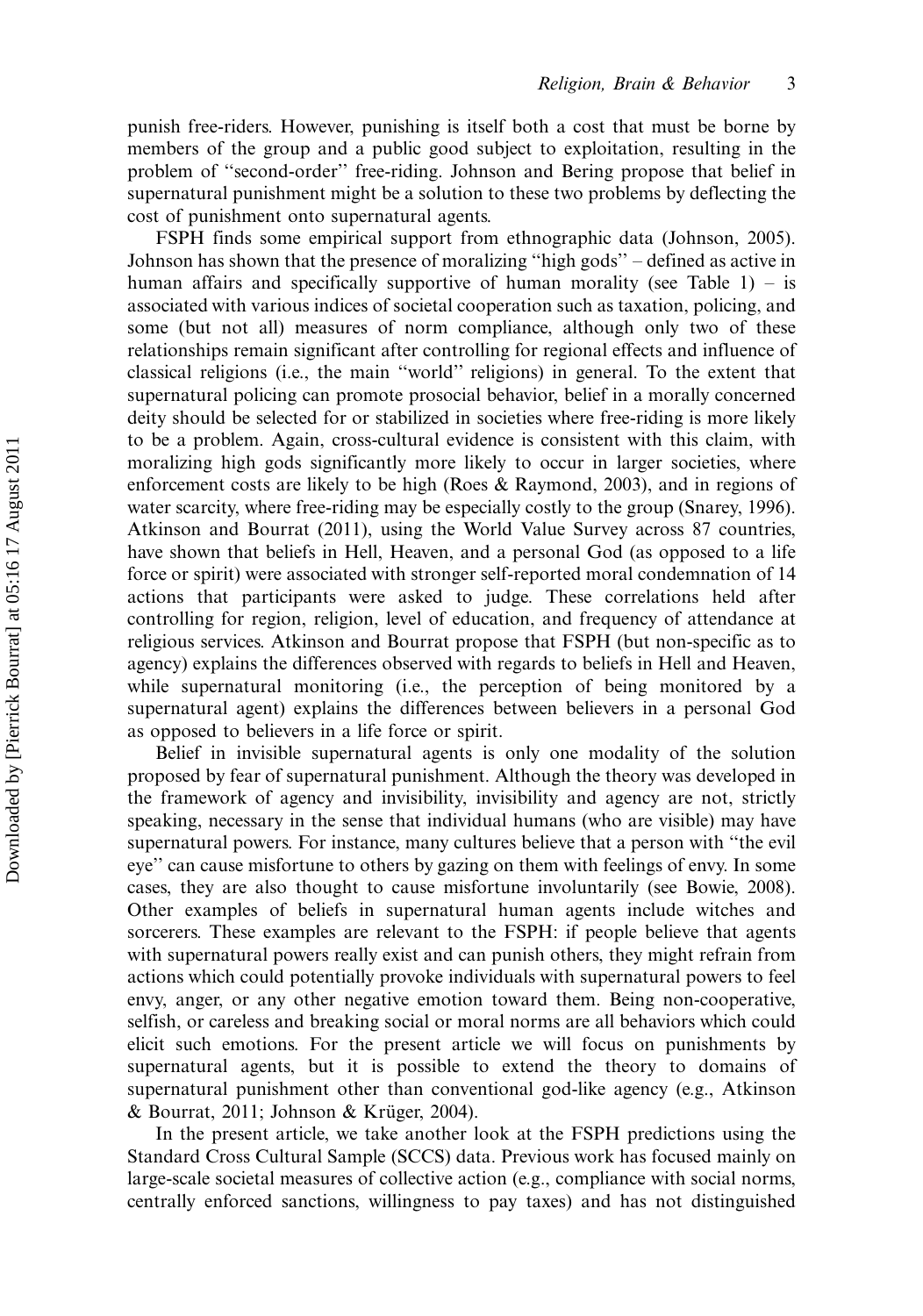| Label                                          | Variable                                | No. SCCS | $\boldsymbol{n}$ | Recoded?/structure of<br>recoding         | New name | Definition                                                                                                                                                                                                                            |
|------------------------------------------------|-----------------------------------------|----------|------------------|-------------------------------------------|----------|---------------------------------------------------------------------------------------------------------------------------------------------------------------------------------------------------------------------------------------|
|                                                | High gods                               | 238      | 168              | No.                                       |          | High god: spiritual being who is<br>believed to have created all reality<br>and/or to be its ultimate governor,<br>even though his/her sole act was to<br>create other spirits who, in turn,<br>created or control the natural world. |
|                                                | Theories of spirit<br>aggression        | 654      | 131              | No.                                       |          | Spirit aggression: the attribution of<br>illness to the direct hostile, arbitrary,<br>or punitive action of some malevolent<br>or affronted supernatural being.                                                                       |
| by supernatural<br>invisible agents<br>(FPSIA) | Fears of punishment Warning: Early boys | 449      | 98               | Yes/average between<br>the four variables | Warning  | Warning: threats of punishment by<br>supernatural beings or strangers.                                                                                                                                                                |
|                                                | Warning: Early girls                    | 450      |                  |                                           |          |                                                                                                                                                                                                                                       |
|                                                | Warning: Late boys                      | 451      |                  |                                           |          |                                                                                                                                                                                                                                       |
|                                                | Warning: Late girls                     | 452      |                  |                                           |          |                                                                                                                                                                                                                                       |
|                                                | Theories of sorcery                     | 655      | 130              | N <sub>o</sub>                            |          | Sorcery: the ascription of the<br>impairment of health to the<br>aggressive use of magical techniques                                                                                                                                 |

P. Bourrat et al.

Bourrat et al.

by <sup>a</sup> human being, either

independently or with the assistance of <sup>a</sup> specialized magician or shaman.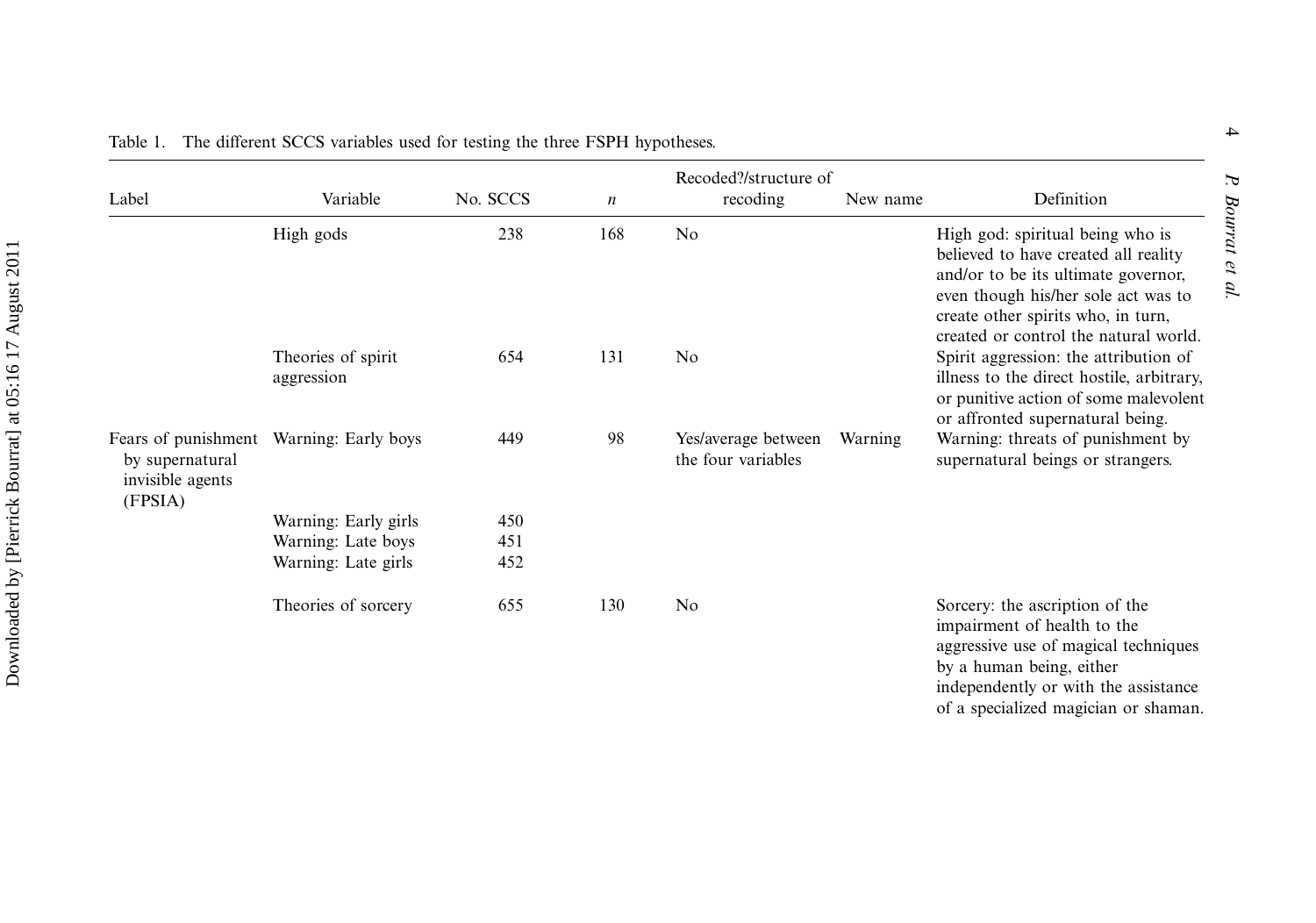| Table 1 (Continued) |  |
|---------------------|--|
|---------------------|--|

| Label                                                                           | Variable                                             | No. SCCS | $\boldsymbol{n}$ | Recoded?/structure of<br>recoding  | New name               | Definition                                                                                                                                                                                                                                               |
|---------------------------------------------------------------------------------|------------------------------------------------------|----------|------------------|------------------------------------|------------------------|----------------------------------------------------------------------------------------------------------------------------------------------------------------------------------------------------------------------------------------------------------|
| Fears of punishment Theories of<br>by supernatural<br>visible agents<br>(FPSVA) | witchcraft                                           | 656      | 130              | No                                 |                        | Witchcraft: the ascription of the<br>impairment of health to the suspected<br>voluntary or involuntary aggressive<br>action of a member of a special class<br>of human beings believed to be<br>endowed with a special power and<br>propensity for evil. |
|                                                                                 | Evil-eye scaled rating                               | 1188     | 186              | N <sub>o</sub>                     |                        | Owning the "evil eye" can cause<br>misfortune to others by a gaze.                                                                                                                                                                                       |
|                                                                                 | Generosity                                           | 334      | 58               | Yes/mean of the<br>three variables | Prosocial<br>education | Inculcation of specific traits by<br>parents.                                                                                                                                                                                                            |
|                                                                                 | Trust                                                | 335      |                  |                                    |                        |                                                                                                                                                                                                                                                          |
|                                                                                 | Honesty                                              | 336      |                  |                                    |                        |                                                                                                                                                                                                                                                          |
|                                                                                 | Compliance of<br>individuals with<br>community norms | 775      | 74               | Yes/binary:<br>high-moderate       |                        |                                                                                                                                                                                                                                                          |
| Individual<br>cooperation $(IC)$                                                | Loyalty to the local<br>community                    | 778      | 85               | Yes/inverted                       |                        |                                                                                                                                                                                                                                                          |
|                                                                                 | Loyalty to the wider<br>society                      | 779      | 84               | Yes/inverted                       |                        |                                                                                                                                                                                                                                                          |

 $\sigma$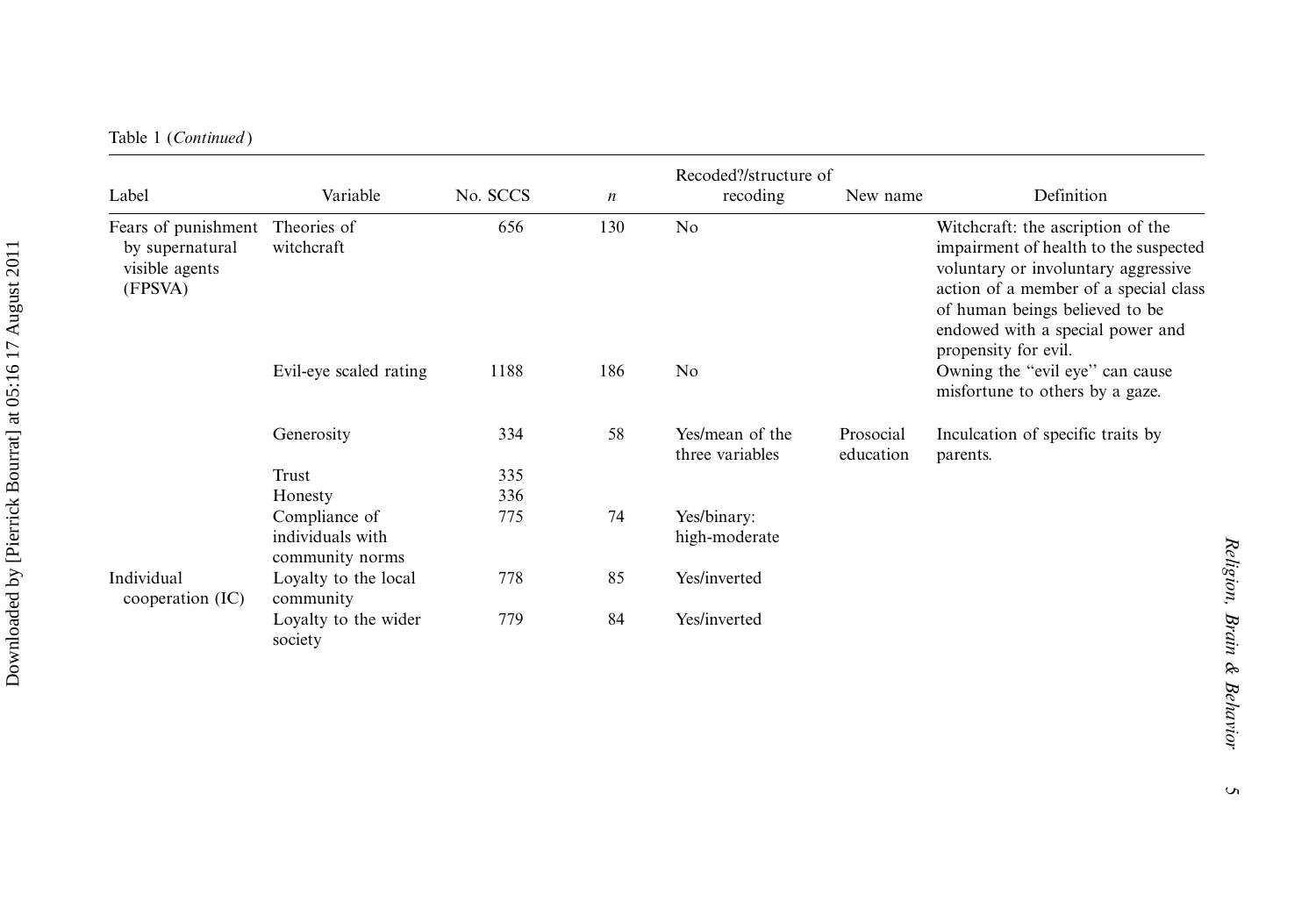Table 1 (Continued )

| Label                              | Variable                              | No. SCCS | $\boldsymbol{n}$ | Recoded?/structure of<br>recoding             | New name          | Definition                                                                                                                                                                                                                                                                                                                         |
|------------------------------------|---------------------------------------|----------|------------------|-----------------------------------------------|-------------------|------------------------------------------------------------------------------------------------------------------------------------------------------------------------------------------------------------------------------------------------------------------------------------------------------------------------------------|
|                                    | Individual aggression<br>$-$ homicide | 1665     | 91               | Yes/mean of the three Individual<br>variables | aggression        | Aggression: attempts to hurt or injure<br>others within the community or local<br>group. Individual aggression refers to<br>aggression perpetrated by an<br>individual, or several individuals,<br>who do not constitute a formally<br>organized social group (a group of<br>friends is not a formally organized<br>social group). |
|                                    | Individual aggression<br>$-$ assault  | 1666     |                  |                                               |                   |                                                                                                                                                                                                                                                                                                                                    |
|                                    | Individual aggression<br>$-$ theft    | 1667     |                  |                                               |                   |                                                                                                                                                                                                                                                                                                                                    |
| Community size (CS) Community size |                                       | 63       | 148              | Yes/mean of the two<br>variables              | Community<br>size |                                                                                                                                                                                                                                                                                                                                    |
|                                    | Mean size of local<br>communities     | 235      |                  |                                               |                   |                                                                                                                                                                                                                                                                                                                                    |
|                                    | Contact with other<br>societies       | 787      | 87               | Yes/inverted                                  |                   |                                                                                                                                                                                                                                                                                                                                    |
| Control variables<br>(CV)          | Religion                              | 713REV   | 186              | No                                            |                   |                                                                                                                                                                                                                                                                                                                                    |
|                                    | Region                                | 200      | 186              | No                                            |                   |                                                                                                                                                                                                                                                                                                                                    |

P. Bourrat et al.

P. Bourrat et al.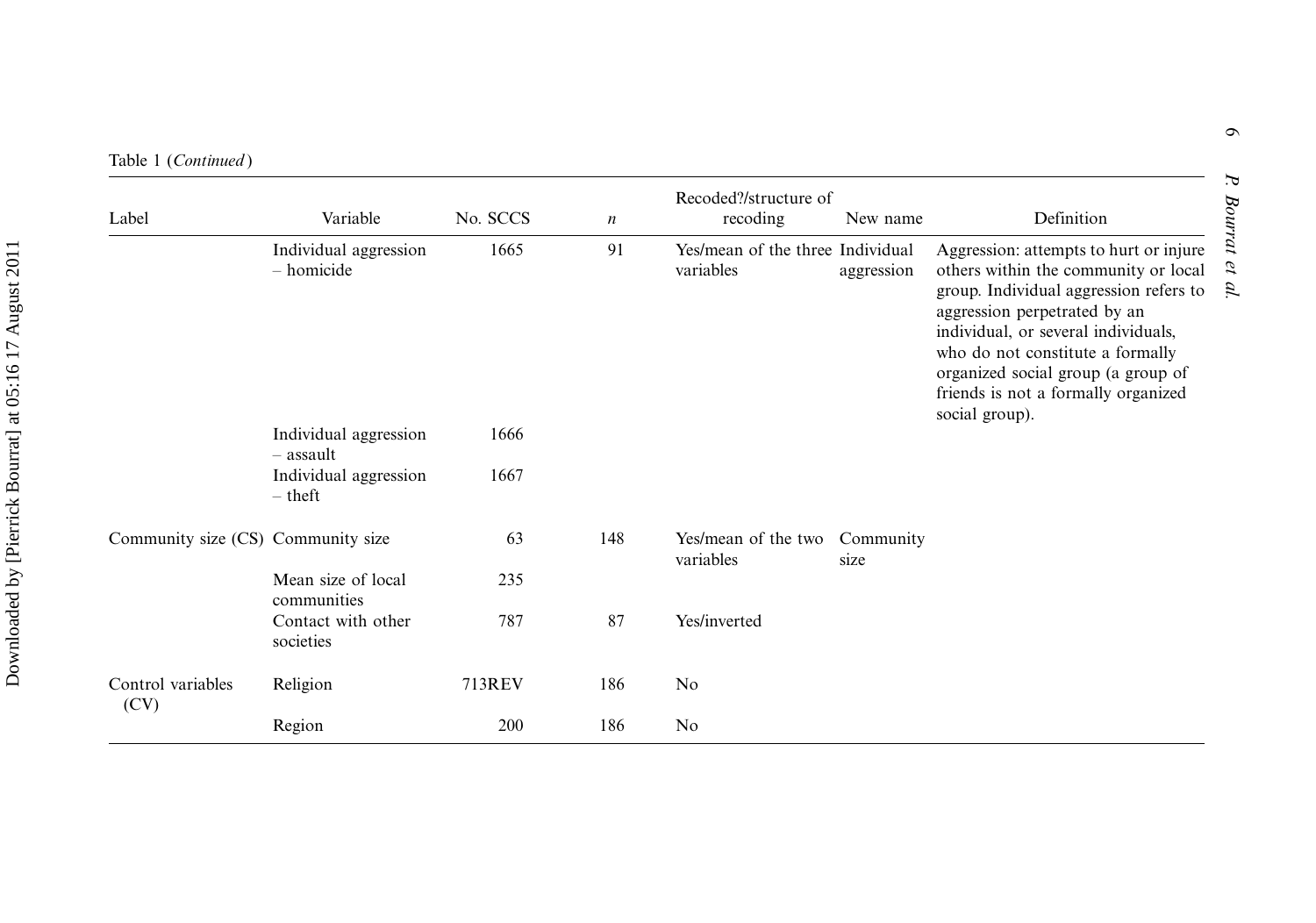between measures of cooperation at the group level and individual level. Individual cooperation can be measured in any situation where an individual is able to choose whether or not to act in a prosocial way. The presence of money in a society, for example, may reflect large-scale cooperative institutions, but it is not necessarily a measure of an individual's cooperation ''on the ground,'' because it is not clear how individuals born into a society using money could choose whether or not to adopt the institution or, indeed, how they could free-ride on it. We view this as an important distinction because the collective represented by social institutions may not be the same thing as individuals' propensities to behave prosocially. Social institutions represent societies' collective attempts to counteract their members' inevitable predispositions to free-ride on social contracts in order to benefit their own personal self-interests, for all the reasons widely recognized by the Prisoner's Dilemma and selfish gene literatures. Societal-level institutions may thus be essential for social cohesion to be maintained by enforcing enough compliance within society to make the social contract work. In the SCCS, a number of variables give an indication of individual prosocial behavior, such as explicit individual antisocial behaviors (homicide, theft, assault, etc.) or the level of importance that parents attach to education in prosocial behavior. These behaviors have consequences for social cohesion that can, in many respects, be just as socially destabilizing as more explicit forms of free-riding. More importantly, in these cases, individuals have some real choice about whether to behave in a prosocial manner.

In addition to the issue of individual versus societal action, Johnson (2005) focused on supernatural punishment as measured by beliefs in ''high gods'' (see Table 1 for a definition of this variable), but there are a number of other variables in the SCCS not used by Johnson that seem to be good proxies for different types of punishment threats from supernatural agents (Johnson & Krüger, 2004). In addition to the variable ''high gods,'' the SCCS variables ''theories of spirit aggression'' (as an explanation of a cause of disease) and ''warning'' (which measures the level of threat of being punished by strangers or supernatural agents instilled into children) are good proxies for the domain of invisible agents. In the domain of visible agents we also can find good proxies in the SCCS. The variables ''theories of witchcraft'' and ''theories of sorceries'' or ''evil-eye scaled rating'' are examples which, directly for the latter and indirectly for the former, imply the presence of humans who can act supernaturally. Here, we examine the FSPH predictions focusing on variables measuring individual propensities to cooperate and using a wider range of potential proxies for fear of supernatural punishment than have been used previously. While we are aware that we cannot directly measure ''fear of supernatural punishment,'' the variables used to measure fear in supernatural punishment should be thought of as proxies for such parameters. This point was previously made by Johnson (2005) concerning the variable ''high gods'' (see Table 1).

We test the following three predictions using the SCCS: (i) there is a positive correlation between indices of individual cooperation and prevalence in the society of beliefs in invisible supernatural agents; (ii) there is a positive correlation between these indices and prevalence in the society of beliefs in supernatural visible agents, such as alleged witches, sorcerers, etc.; and (iii) there is a positive correlation between the size of community and the prevalence of beliefs in different types of supernatural punishment. To check that these relations are not confounded by cultural relatedness or the impact of the major world religions, we reran the analyses for each region and religion category separately. We also controlled for level of competition between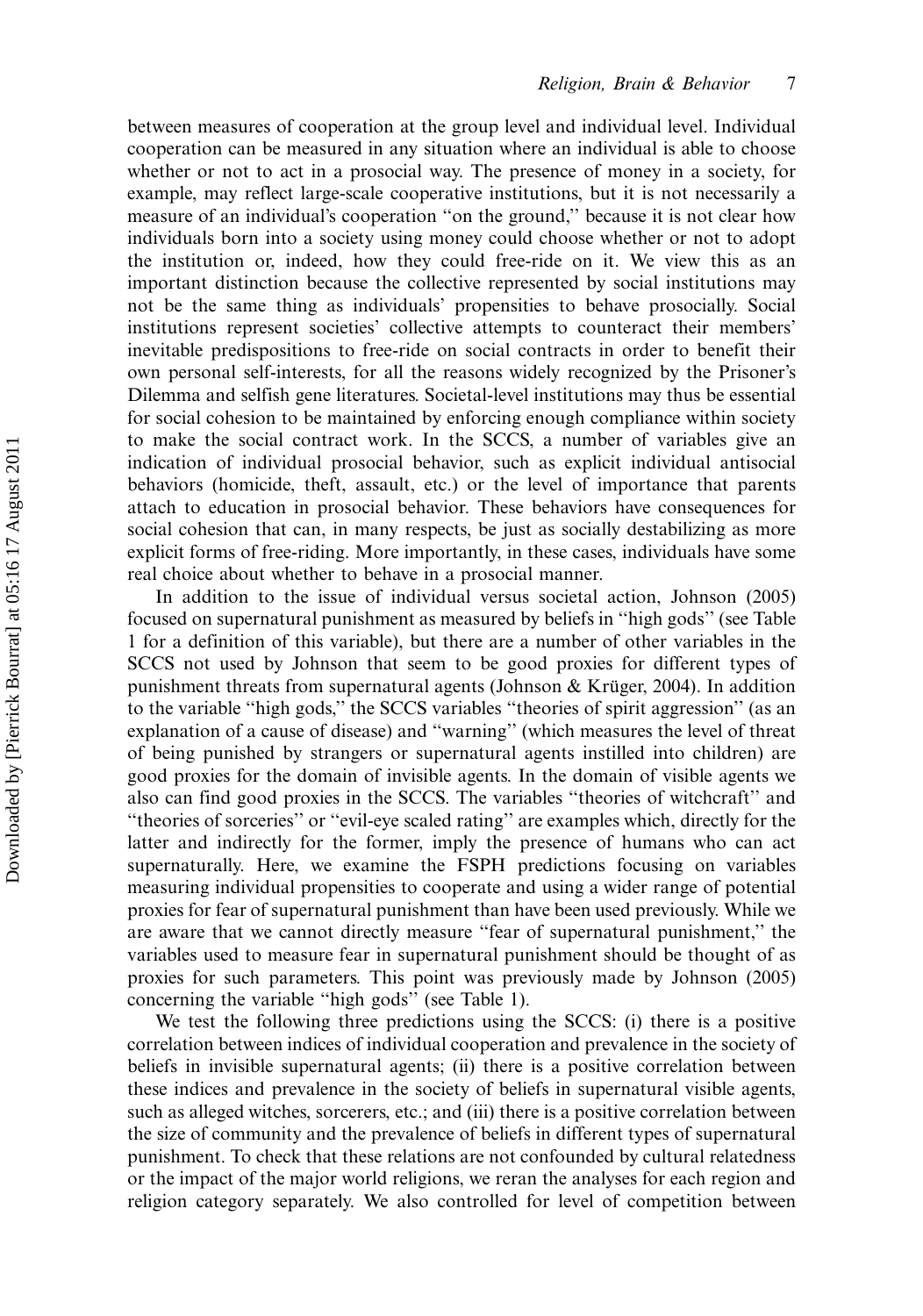societies, since it is important to ensure that the relations we measure at not due to within- rather than between-group interactions.

#### Materials and methods

#### **Data**

The SCCS is composed of 186 human societies, each with about 2000 ordinal and categorical variables. These variables describe a large number of societal characteristics which have been recorded in primary ethnographic research. This database is now a well-established resource for testing hypotheses about human behavior and ecology across different cultures (e.g., Johnson, 2005; Roes & Raymond, 2003; Snarey, 1996). The 186 societies are a subset of a larger database on 1267 societies, the Ethnographic Atlas (Murdock, 1967). The variety of societies chosen for the SCCS has been carefully selected in order to be a representative subset of different societies all around the world. Moreover, all have been sampled in order to reduce ''Galton's problem,'' which results in spurious correlations between societies due to common ancestry (Murdock & White, 1969). Galton's problem is simply evolutionary anthropology's version of the problem of not correcting for non-independence due to relatedness in comparative studies. To account for this, societies that have descended recently (less than 1000 years ago) from a common ancestor were excluded. Finally, SCCS data, where possible, have been chosen from the earliest descriptions of societies in order to reduce the likelihood of colonial influence.

#### Variables used

We distributed the variables in different categories in relation to the predictions of FSPH. The different categories are ''community size'' (CS), ''fear of punishment by invisible supernatural agents'' (FPISA), ''fear of punishment by visible supernatural agents'' (FPVSA), and ''individual cooperation'' (IC). The variables ''region,'' ''religion,'' and ''contact with other society'' were regrouped under the label ''control variables'' (CV). Finally, the ''FPISA'' and ''FPVSA'' variables have been collapsed to create a single index, ''fear of punishment by supernatural agents'' (FPSA).

Table 1 summarizes all the variables used. Variables were coded in order to make results positive when they meet the FSPH predictions.

#### Individual-level prosociality (IC)

We used a number of variables to measure IC. First of these was ''compliance of individuals with community norms,'' excluding those societies coded as ''highly variable'' for this trait. Second, ''prosocial education'' is a composite variable derived by taking the mean of three other variables measuring the level of importance of three characteristics ("trust," "honesty," and "generosity") given in children's education. We think this variable is relevant for measuring IC because parents must choose whether and to what extent to invest time in educating their children about prosocial norms. Two other proxy measures of IC were used: ''loyalty to the local community'' and ''loyalty to the wider society,'' with coding reversed. The variables ''compliance of individuals with community norms,'' ''loyalty to the local community,'' and ''loyalty to the wider society'' were all also examined in Johnson (2005). Finally, the variable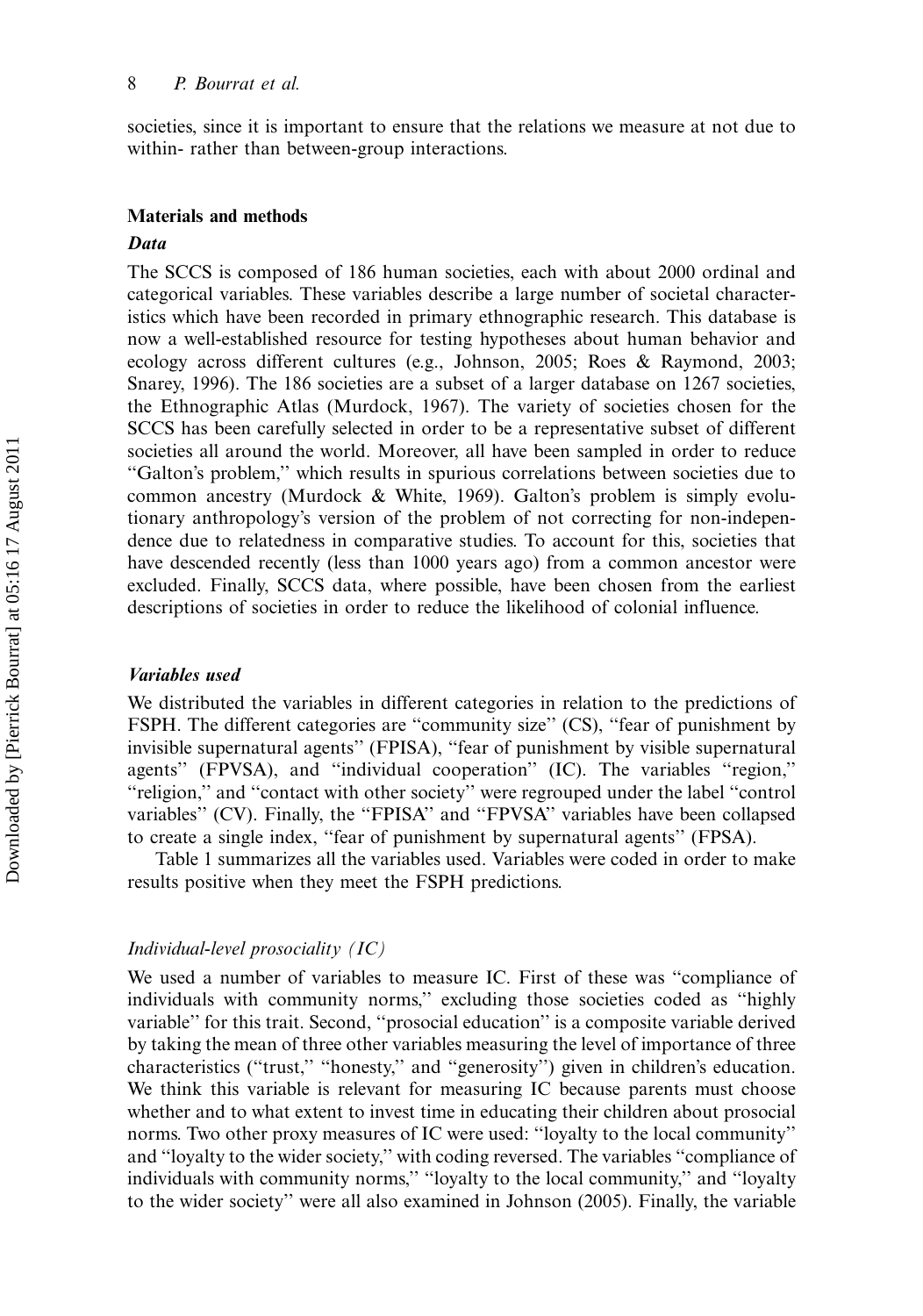''mean of individual aggression'' was used as a composite variable measuring the level of three types of individual aggression (''homicide,'' ''theft,'' and ''assault'').

#### Fear of punishment by invisible supernatural agents (FPISA)

FPISA variables were used as follows. The variable ''high gods'' was not recoded and is composed of four states: "1) Absent or not reported;" "2) Present but not active in human affairs;" "3) Present and active in human affairs;" and "4) Present, active, and specifically supportive of human morality.'' With this coding, the higher the score the higher the likelihood for individuals in the society to be afraid of supernatural punishment by high gods. The variable ''theories of spirit aggression'' was not recoded and is composed of four states reporting the prevalence of beliefs in spirits' aggression as a cause of illness. Finally, the variable "warning" is a composite variable of four variables that measure the level of threat to children, as conveyed to them by adults, of being punished by strangers or supernatural beings.

#### Fear of punishment by visible supernatural agents (FPVSA)

FPVSA variables were used as follows (see Table 1). The variables ''theories of sorcery" and "theories of witchcraft" were used in the same way as the variable ''theory of spirit aggression.'' They represent, respectively, the prevalence of beliefs in sorcery (and hence of beliefs in sorcerers) and of beliefs in witchcraft (and hence spirit witches) as causes of illness. The variable ''evil-eye-scaled rating'' was used unchanged and represents the prevalence of degrees of certainty about belief in the evil eye.

#### Community size (CS)

The variable measuring the community size (see Table 1) is a composite variable obtained by averaging the variables ''community size'' and ''mean size of local communities.'' Since these two variables measure the same parameter but with some disagreement, we opted to average them rather than arbitrarily choose one. Roes and Raymond (2003) claim to measure the size of societies using the SCCS variable 237: ''jurisdictional hierarchy beyond local community.'' We preferred the variables measuring the size of communities to the variable 237 for two reasons. First, we believe that the basic unit of potential group interactions and competitions is the community level. Second, variable 237 reflects the political complexity of a society, and is thus not necessarily any kind of guide to its size.

#### Control variables (CV)

The variable "region" and "religion" were used unchanged. The variable "contact with other societies'' was recoded by inverting the three original coding values.

#### **Statistics**

Following the same method as Roes and Raymond (2003) and Johnson (2005), we used Kendall's tau statistics to measure the association between two variables, since this is more appropriate for ordinal data and small sample sizes than Spearman's rank correlation. To control for the influence of a third variable, we used Kendall's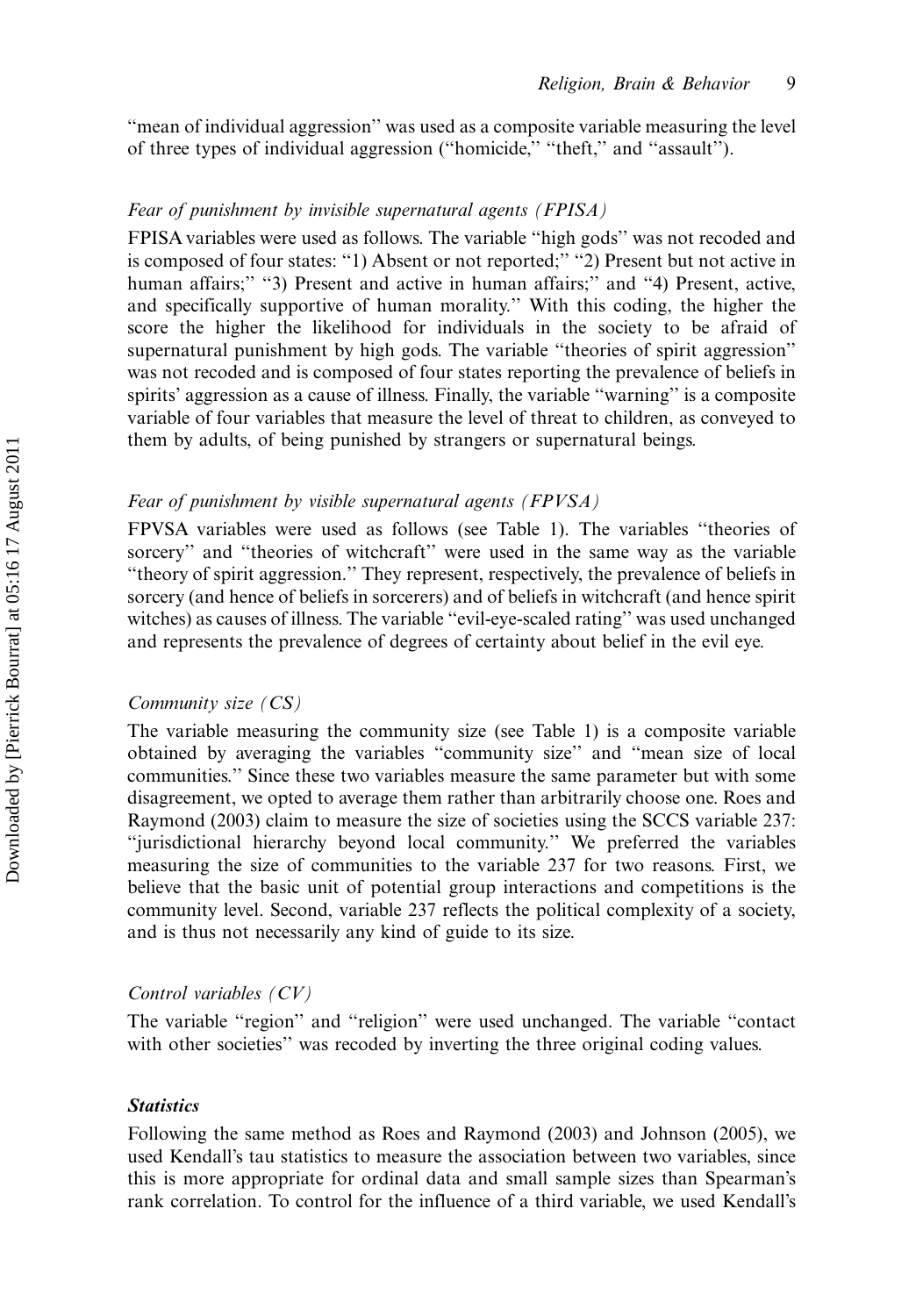|                                    |                        |                                     |                       | Hypotheses tested/Variables |                                                                    |                                   |                                    |            |                           |
|------------------------------------|------------------------|-------------------------------------|-----------------------|-----------------------------|--------------------------------------------------------------------|-----------------------------------|------------------------------------|------------|---------------------------|
|                                    |                        |                                     |                       | $(i)$ , $(ii)/(IC)$         |                                                                    |                                   |                                    |            | (iii)/(CS)                |
|                                    |                        |                                     |                       | Prosocial<br>education      | Compliance of individuals<br>with community norms<br>and decisions | Loyalty to the<br>local community | Loyalty to<br>the wider<br>society | Individual | aggression Community size |
| Hypotheses<br>tested/<br>Variables | (i), (iii)<br>(FPISA)  | High gods                           | Kendall's<br>$tau-b$  | $-0.084$                    | 0.002                                                              | 0.028                             | $-0.067$                           | $-0.056$   | $0.166*$                  |
|                                    |                        |                                     | $p$ -value            | 0.441                       | 0.984                                                              | 0.775                             | 0.489                              | 0.507      | 0.013                     |
|                                    |                        |                                     | $\boldsymbol{n}$      | 53                          | 69                                                                 | 78                                | 79                                 | 85         | 139                       |
|                                    |                        | Theories of<br>spirit<br>aggression | Kendall's<br>tau- $b$ | $-0.026$                    | 0.137                                                              | 0.052                             | 0.051                              | $-0.110$   | 0.057                     |
|                                    |                        |                                     | $p$ -value            | 0.842                       | 0.327                                                              | 0.639                             | 0.644                              | 0.273      | 0.471                     |
|                                    |                        |                                     | $\boldsymbol{n}$      | 40                          | 55                                                                 | 64                                | 65                                 | 66         | 107                       |
|                                    |                        | Warning                             | Kendall's<br>$tau-b$  | $-0.371**$                  | $-0.032$                                                           | 0.068                             | $-0.088$                           | 0.036      | 0.055                     |
|                                    |                        |                                     | $p$ -value            | 0.009                       | 0.825                                                              | 0.578                             | 0.472                              | 0.735      | 0.533                     |
|                                    |                        |                                     | $\boldsymbol{n}$      | 31                          | 43                                                                 | 49                                | 49                                 | 51         | 75                        |
|                                    | (ii), (iii)<br>(FPVSA) | Theories of<br>sorcery              | Kendall's<br>$tau-b$  | $-0.045$                    | 0.107                                                              | 0.123                             | 0.070                              | 0.055      | $-0.050$                  |
|                                    |                        |                                     | $p$ -value            | 0.722                       | 0.399                                                              | 0.261                             | 0.513                              | 0.568      | 0.515                     |
|                                    |                        |                                     | $\boldsymbol{n}$      | 39                          | 55                                                                 | 64                                | 65                                 | 66         | 106                       |
|                                    |                        | Theories of<br>witchcraft           | Kendall's<br>$tau-b$  | $-0.106$                    | $-0.031$                                                           | 0.037                             | 0.075                              | 0.120      | $0.224**$                 |
|                                    |                        |                                     | $p$ -value            | 0.407                       | 0.812                                                              | 0.738                             | 0.493                              | 0.229      | 0.004                     |
|                                    |                        |                                     | $\boldsymbol{n}$      | 40                          | 55                                                                 | 64                                | 65                                 | 66         | 107                       |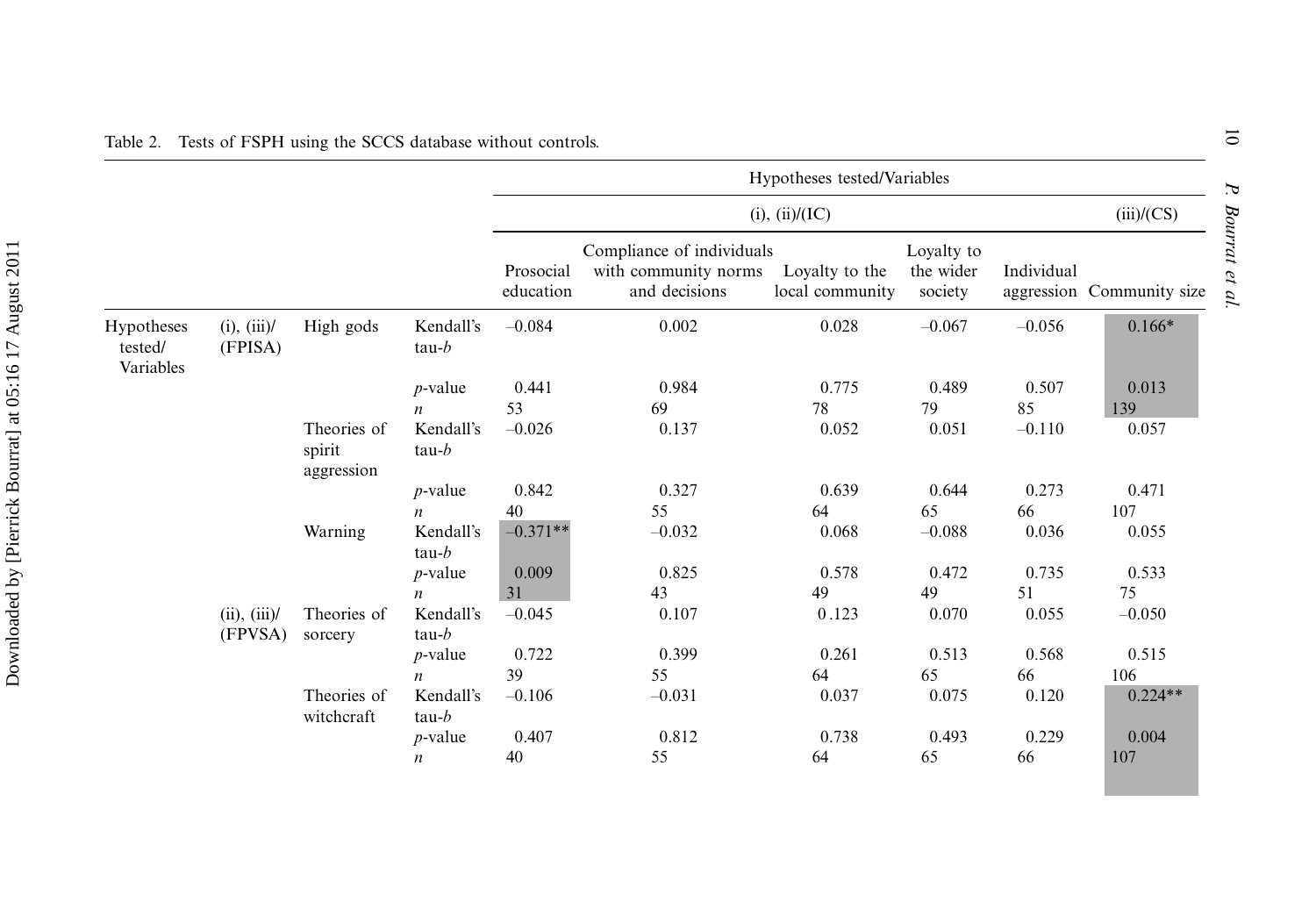|                                                | $(i)$ , $(ii)/(IC)$    |                                                                                   |                 |                                    |             | (iii)/(CS)                |
|------------------------------------------------|------------------------|-----------------------------------------------------------------------------------|-----------------|------------------------------------|-------------|---------------------------|
|                                                | Prosocial<br>education | Compliance of individuals<br>with community norms Loyalty to the<br>and decisions | local community | Loyalty to<br>the wider<br>society | Individual  | aggression Community size |
| Evil-eye scaled Kendall's<br>rating<br>$tau-b$ | $-0.181$               | $-0.219*$                                                                         | $-0.043$        | 0.004                              | 0.092       | $0.216**$                 |
| $p$ -value<br>$\boldsymbol{n}$                 | 0.067<br>58            | 0.034<br>74                                                                       | 0.635<br>83     | 0.960<br>84                        | 0.243<br>91 | 0.001<br>148              |

\*Significant at the 0.05 level; \*\*significant at the 0.01 level. Tests are two-tailed.

The cases filled in gray are significant results.

FPISA, fears of punishment by invisible supernatural agents; FPVSA, fears of punishment by visible supernatural agents; CS, community size; IC, individual cooperation.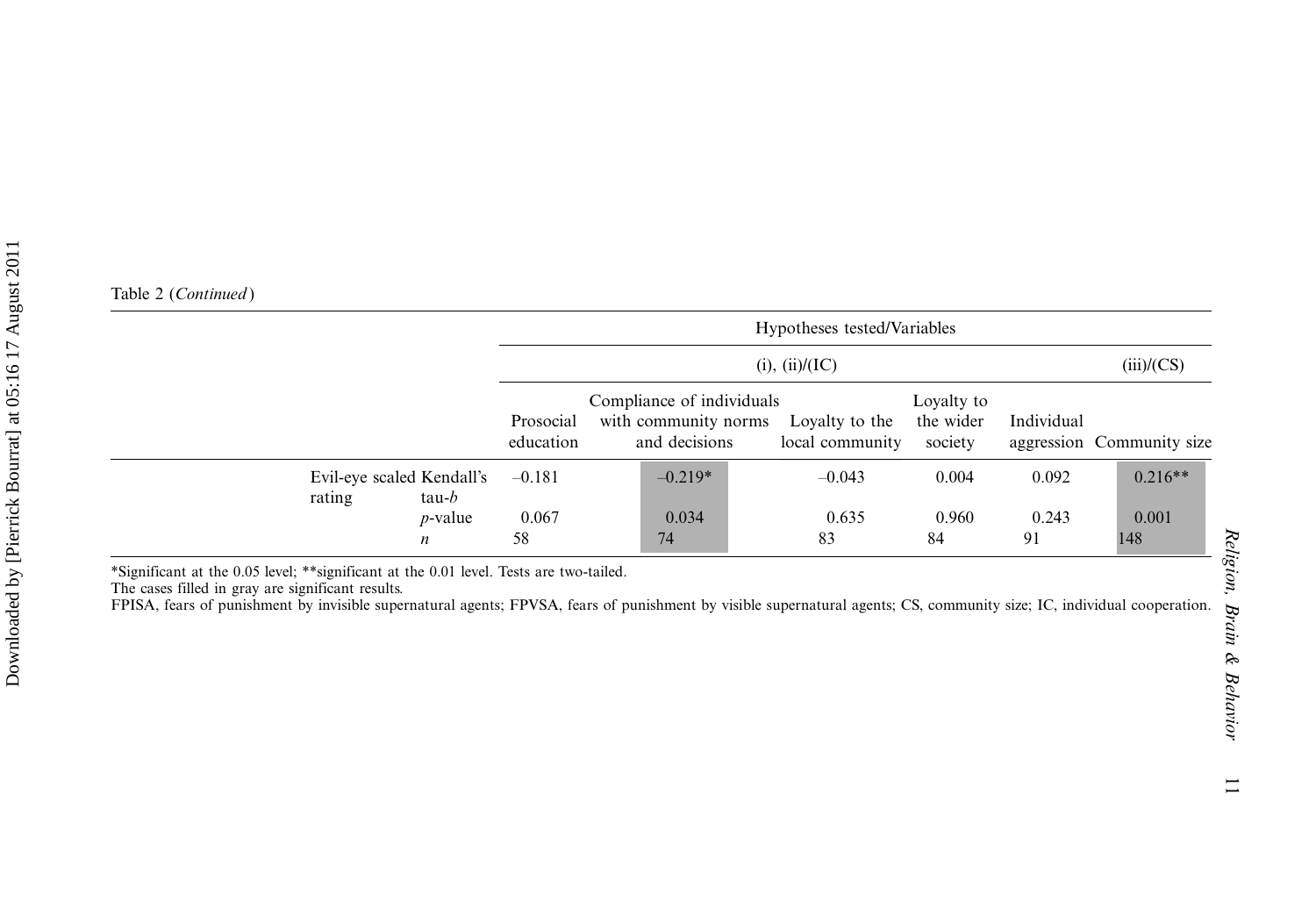#### 12 P. Bourrat et al.

|                              |                                                              | Correlating community size with: |                           |                           |  |  |
|------------------------------|--------------------------------------------------------------|----------------------------------|---------------------------|---------------------------|--|--|
| Controlling for:             |                                                              | High<br>gods                     | Theories of<br>witchcraft | Evil-eye scaled<br>rating |  |  |
| Africa                       | Kendall's tau-b                                              | $-0.244$                         | 0.034                     | 0.182                     |  |  |
|                              | $p$ -value                                                   | 0.184                            | 0.874                     | 0.286                     |  |  |
|                              | $\boldsymbol{n}$                                             | 21                               | 16                        | 22                        |  |  |
| Circum-Mediterranean         | Kendall's tau-b                                              | $-0.359*$                        | $-0.047$                  | $-0.307$                  |  |  |
|                              | $p$ -value                                                   | 0.048                            | 0.810                     | 0.080                     |  |  |
|                              | $\boldsymbol{n}$                                             | 23                               | 18                        | 23                        |  |  |
| East Eurasia                 | Kendall's tau-b                                              | 0.055                            | 0.226                     | 0.149                     |  |  |
|                              | $p$ -value                                                   | 0.724                            | 0.265                     | 0.293                     |  |  |
|                              | $\boldsymbol{n}$                                             | 27                               | 19                        | 30                        |  |  |
| Insular Pacific              | Kendall's tau-b                                              | $-0.142$                         | $-0.187$                  | $-0.094$                  |  |  |
|                              | $p$ -value                                                   | 0.468                            | 0.370                     | 0.578                     |  |  |
|                              | $\boldsymbol{n}$                                             | 21                               | 18                        | 24                        |  |  |
| North America                | Kendall's tau-b                                              | $0.443*$                         | 0.197                     | $-0.017$                  |  |  |
|                              | $p$ -value                                                   | 0.014                            | 0.338                     | 0.917                     |  |  |
|                              | $\boldsymbol{n}$                                             | 23                               | 18                        | 24                        |  |  |
| South America                | Kendall's tau-b                                              | 0.244                            | 0.127                     | 0.162                     |  |  |
|                              | $p$ -value                                                   | .153                             | 0.550                     | 0.335                     |  |  |
|                              | $\boldsymbol{n}$                                             | 24                               | 18                        | 25                        |  |  |
| Classical religions          | Kendall's tau-b                                              | 0.126                            | 0.169                     | $0.227**$                 |  |  |
|                              | $p$ -value                                                   | 0.155                            | 0.093                     | 0.005                     |  |  |
|                              | n                                                            | 86                               | 67                        | 92                        |  |  |
| Mixture of classical and     | Kendall's tau-b                                              | 0.017                            | 0.100                     | $-0.068$                  |  |  |
| preclassical religions       | $p$ -value                                                   | 0.923                            | 0.647                     | 0.681                     |  |  |
| Preclassical religion        | $\boldsymbol{n}$                                             | 21                               | 17                        | 23                        |  |  |
|                              | Kendall's tau-b                                              | $-0.104$                         | 0.072                     | $-0.007$                  |  |  |
|                              | $p$ -value                                                   | 0.481                            | 0.674                     | 0.961                     |  |  |
|                              | $\boldsymbol{n}$                                             | 32                               | 23                        | 33                        |  |  |
| Contact with other societies | Kendall's partial<br>tau-b<br>$p$ -value<br>$\boldsymbol{n}$ | $-0.038*$<br>0.050<br>82         | 0.032<br>0.071<br>64      | 0.042<br>0.565<br>87      |  |  |

Table 3. Correlations between ''community size'' and the three FSPH variables (''high gods,'' ''theories of witchcraft,'' and ''evil-eye scaled rating'') for individual ''region'' and ''religion'' categories. A partial correlation with the variable ''contact with other societies'' is also given.

\*Significant at the 0.05 level; \*\*significant at the 0.01 level. Tests are two-tailed. The cases filled in gray are significant results.

partial correlation where appropriate. In all other cases (e.g., for the "region" and ''religion'' variables), we reran the analyses separately for each category. All our computations were performed using the software SPSS version 16.0 for Windows and  $R$  for Windows. All  $p$ -values are two-tailed. We recoded variables so that correlations were positive when they met the expectations of the hypotheses. When results were found to be significant after having controlled for confounding variables, we used the same sequential Bonferroni technique as Rice (1989) and Johnson (2005, p. 422) to control for multiple comparisons.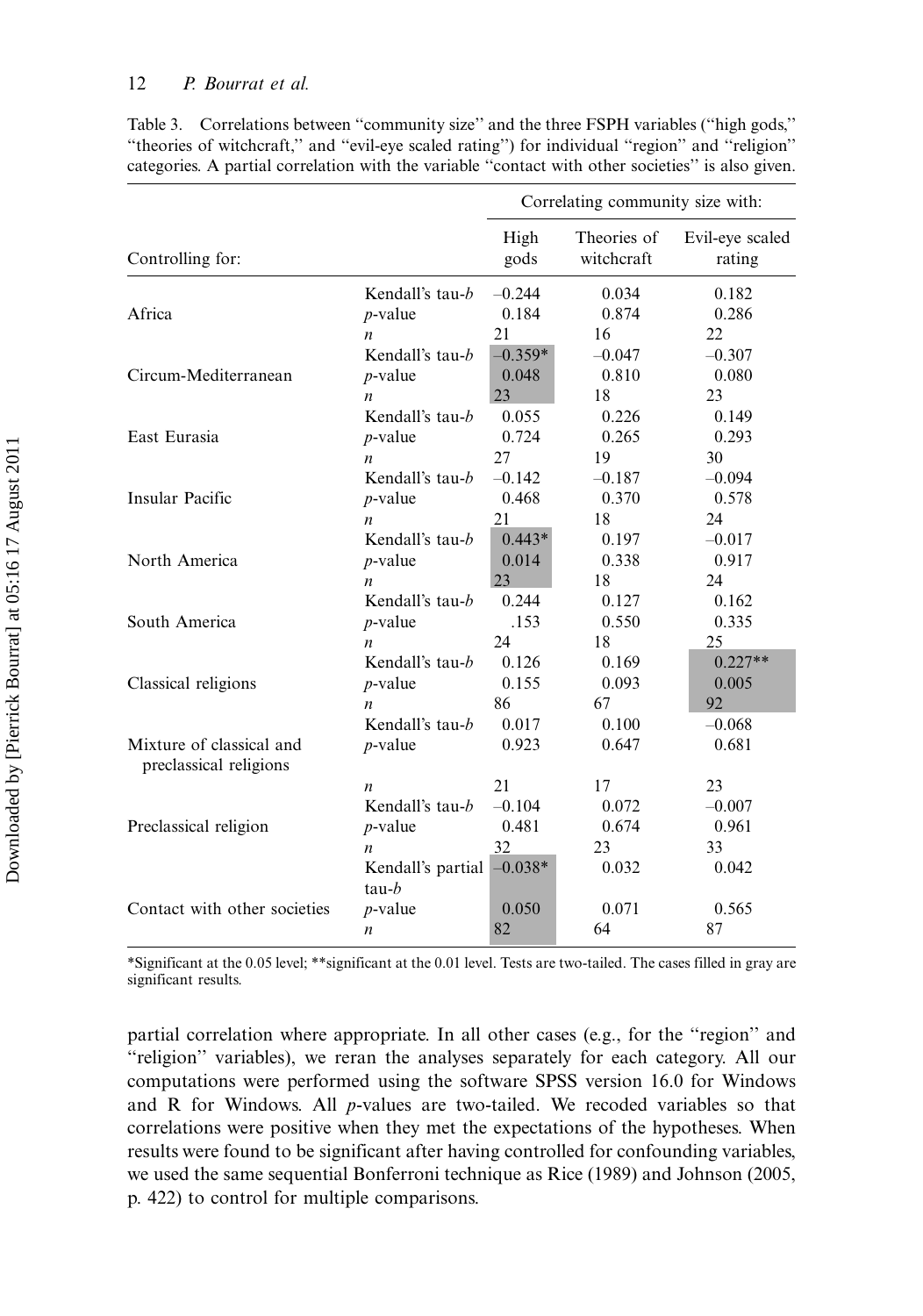#### Results

Results are reported in Table 2 and Table 3.

In our tests of hypothesis (i), i.e., that there is a positive relation between the different FPISA variables and the different IC variables, the variables ''high moralizing gods'' and ''theories of spirit aggression'' were not correlated with any of the IC variables. The variable ''warning'' was negatively correlated with the variable "prosocial education" (Kendall's tau- $b = -0.371$ ,  $p = 0.009$ ,  $n = 31$ ). However, this correlation did not remain significant when controlling for ''region,'' ''religion,'' or ''contact with other societies.'' None of the 15 correlations we computed supported the fear-of-supernatural-punishments hypothesis.

In our tests of hypothesis (ii), i.e., that there is a positive relation between the FPVSA variables and the IC variables, only one of the 15 correlations was significant (between ''compliance of individuals with community norms and decisions'' and the "evil-eye-scaled rating"), but this was in the wrong direction (Kendall's tau- $b = -$ 0.219,  $p = 0.034$ ,  $n = 74$ ; Table 2). This correlation did not remain significant when controlling for region (except for the region "Insular Pacific:" Kendall's tau- $b = -$ 0.793,  $p = 0.001$ ,  $n = 14$ ), "religion," or "contact with other societies." This relation also became non-significant when the sequential Bonferroni correction for 36 tests was applied. In sum, none of the tests we conducted supported the FSPH.

We tested hypothesis (iii), i.e., that there is a positive relation between the FPISA and FPVSA variables and the variable ''community size.'' We found significant relationships in the predicted direction for the variables "high gods" (tau- $b = 0.213$ ,  $p = 0.003$ ,  $n = 139$ ), "theories of witchcraft" (tau- $b = 0.391$ ,  $p = 0.005$ ,  $n = 38$ ), and "evil-eye-scaled rating" (tau- $b = 0.216$ ,  $p = 0.001$ ,  $n = 148$ ) (see Table 2). However, overall these three correlations did not remain significant when controlling for "region," "religion," and "contact with other societies" (see Table 3). The correlation with ''high gods'' did remain significant for some regions (circum-Mediterranean and North America), while the correlation with ''evil eye'' remained significant for societies with ''classical religions.'' These three correlations also became non-significant when the sequential Bonferroni correction for 36 tests was applied.

Finally we correlated the variable FPSA with the IC and CS variables. One of six relationships was significant in the predicted direction with the variable ''community size" (tau- $b = 0.245$ ,  $p = 0.015$ ,  $n = 53$ ), but not when the sequential Bonferroni correction for six tests was applied.

#### **Discussion**

The correlations we tested do not support FSPH with respect to hypotheses (i) and (ii) after controlling for region and religion. Although previous analyses have found significant correlations between the variable ''high gods'' and different variables measuring institutional or societal-level cooperation (Johnson, 2005), our findings suggest this may not apply to other supernatural agent concepts or to individuallevel cooperation as measured by our IC variables. Together with previous work, our findings suggest that high gods may be unusual among supernatural agents in functioning effectively to promote cooperative institutions in human groups. Further, while high gods may act to endorse and indirectly enforce institutional societal-level rules of conduct among believers, the relationship with individual cooperation is less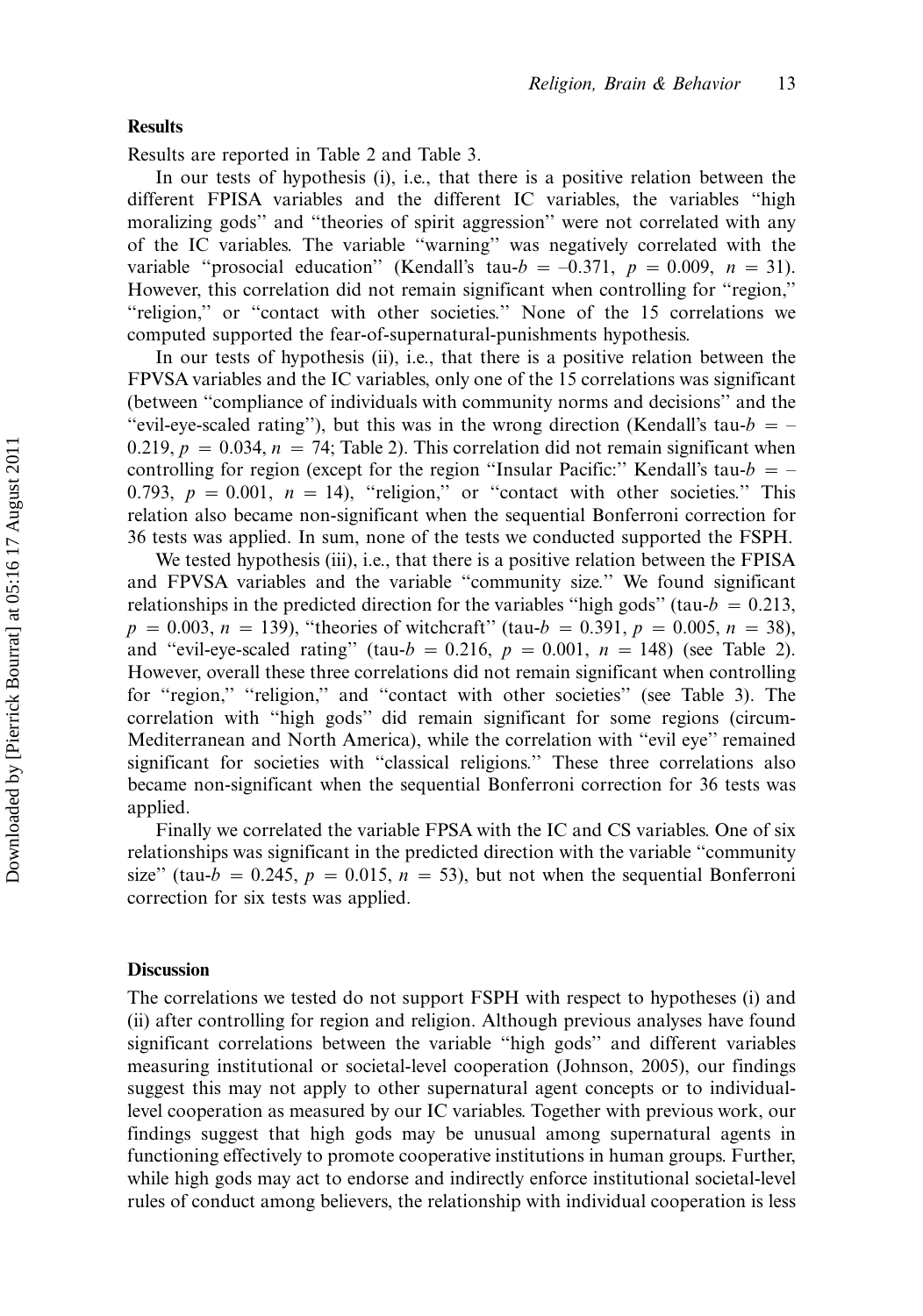clear. This may be due to variation within societies in commitment to supernatural beliefs, meaning that, even in societies with ''high gods,'' some individuals do not comply with prosocial norms, especially when community size increases and it is easier for free-riders to benefit (Dunbar, 1999). Atkinson and Bourrat (2011) have shown that within societies individual variation in beliefs about god and the afterlife is an important predictor of prosocial attitudes. This individual variation is lost in the SCCS database when information is converted to a single metric of cooperation for each society.

One alternative explanation is that FSPH provides a good explanation for the emergence or early evolution of religions, but may not be appropriate for explaining subsequent cross-cultural differences that arise through cultural evolution or similar processes. In other words, the theory could explain the selective advantage incurred by populations with such beliefs shortly after the emergence of religion, but might be of poor utility in explaining why we find cross-cultural differences nowadays. This might be because, once societies acquire large-scale communities, cultural evolutionary and institutional processes take over and these variables become divorced from the original adaptive function of maintaining social cohesion in small-scale traditional societies. However, this seems an unlikely explanation because, if it were true, we might expect to see correlations surviving in the Americas (where the samples consist almost entirely of traditional small-scale societies); in fact, the only regions where the correlations survive are the Mediterranean region (an early locus of the Neolithic transition to settled communities) and North (but not South) America.

Our results concerning possible relationships between the community size and the fear of supernatural punishment variables (hypothesis (iii)) suggest that the FSPH is unlikely to provide the sole explanation for the cultural differences in religious and supernatural beliefs at the level of individual behavior (as opposed to societal norms). We had hypothesized, following Roes and Raymond (2003) and Alexander (1987), that the number of individuals in a society might have an impact when a society is in competition with other societies. However, we found that the significant positive relation between the variables ''high gods'' and ''community size'' was no longer significant (and was, in any case, negative) when societal competition was partialled out. This suggests that the relationship is not with community size *per se*, but rather with the level of inter-community competition, as originally suggested by Alexander (1987).

One other relation that survives controlling for ''region'' and ''religion'' is that between community size and ''evil eye,'' albeit only in those societies that have ''classical religions'' (i.e., the major world religions). This suggests that the concept of the evil eye may be a peculiarity of these religions (many of them have common roots in western Asia), although these do also tend to be those most closely associated with large polities. We cannot determine whether this is peculiar to one of the constituent religions (say, the Abrahamic religions), but it appears not to be specific to any particular region (Table 3). In other words, if it were peculiar to one specific religion, we might expect to find it reappearing as a local correlation in the region where that religion has its roots or is dominant.

In summary, when looking at a broader range of supernatural punishment and cooperation variables than previous work and after controlling for other important factors, we do not find clear support for the FSPH at the level of individual behavior (as opposed to the societal-level norms that have been the focus of previous analyses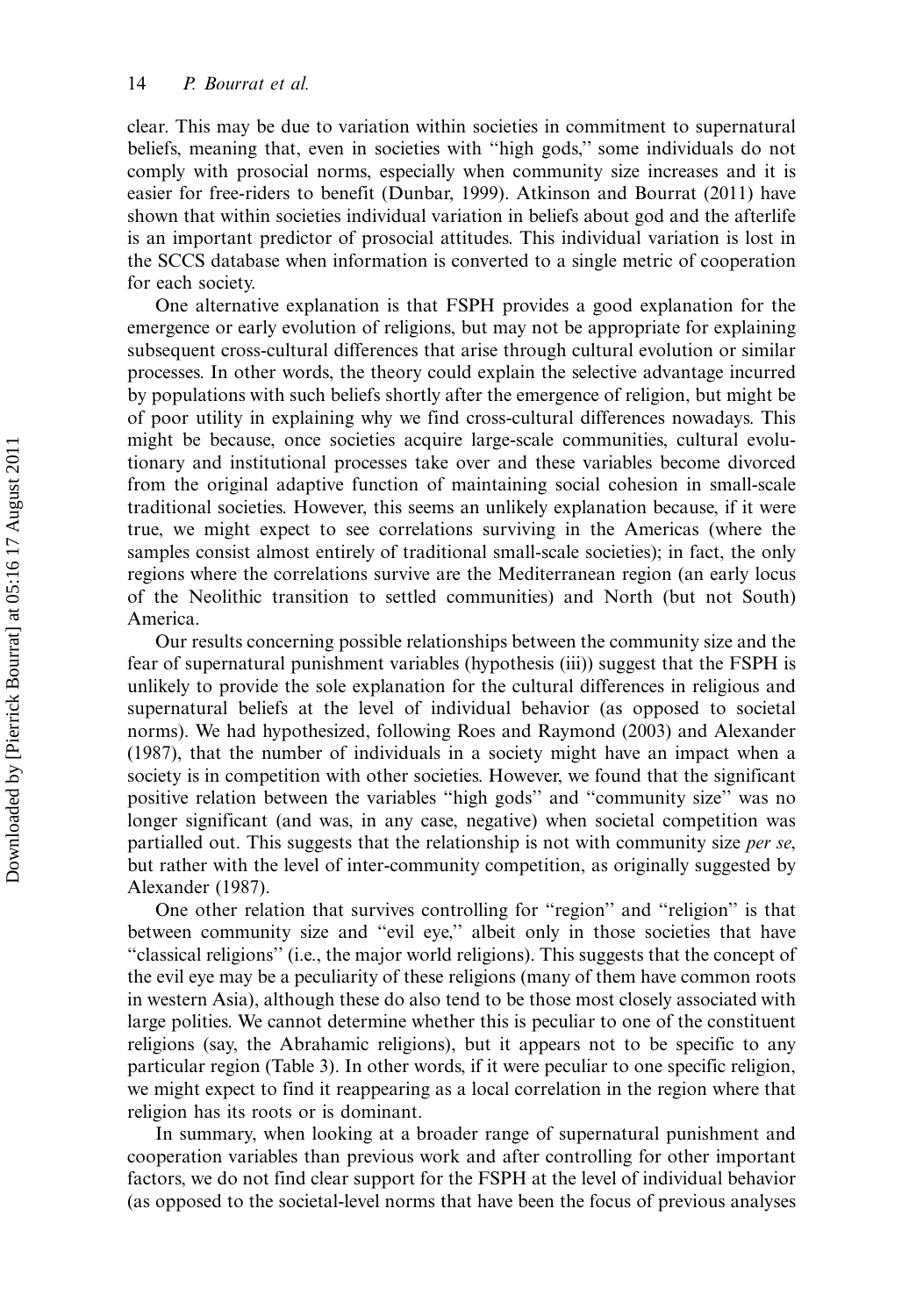using SCCS). This suggests that religious beliefs (and especially beliefs in high gods) may be more effective at promoting the establishment of social institutions capable of enforcing cooperation than at counteracting inevitable tendencies for individuals to free-ride on social contracts, to the ultimate detriment of the community (Dunbar, 1999). The point may be that, precisely because of this, societal-level institutions are essential to enforce sufficient compliance within society as a whole for social cohesion to be maintained.

#### Acknowledgements

We thank Justin Barrett, Daniel Darg, Maryna Katynia, Richard Sosis, and an anonymous reviewer for their comments and suggestions on a previous version of this article. PB's work was supported by one grant from the John Templeton Foundation-funded Cognition, Religion and Theology Project at the University of Oxford. QA's work was supported by the EC-FP6 EXREL project grant 43225 and two grants from the John Templeton Foundation-funded Cognition, Religion and Theology Project at the University of Oxford. RD's research was supported by the British Academy Centenary Research Project.

#### References

- Alcorta, C.S., & Sosis, R. (2005). Ritual, emotion, and sacred symbols: The evolution of religion as an adaptive complex. Human Nature, 16, 323-359.
- Alexander, R. (1987). The biology of moral systems. New York, NY: Aldine de Gruyter.
- Atkinson, Q.D., & Bourrat, P. (2011). Beliefs about God, the afterlife and morality support the role of supernatural policing in human cooperation. Evolution and Human Behavior,  $32$ ,  $41-49$ .
- Atran, S. (2002). In gods we trust: The evolutionary landscape of religion. Oxford: Oxford University Press.
- Barrett, J.L. (2000). Exploring the natural foundations of religion. Trends in Cognitive Sciences, 4, 29–34.
- Barrett, J.L. (2004). Why would anyone believe in God?. Walnut Creek, CA: AltaMira Press.
- Bering, J.M. (2002). The existential theory of mind. Review of General Psychology, 6, 3-24.
- Blackmore, S.J. (1999). The meme machine. Oxford: Oxford University Press.
- Bowie, F. (2008). Anthropology of religion. Religion Compass, 2, 862-874.
- Boyer, P. (2001). Religion explained: The human instincts that fashion gods, spirits and ancestors. London: Basic Books.
- Dawkins, R. (1976). The selfish gene. Oxford: Oxford University Press.
- Dennett, D.C. (2006). Breaking the spell. New York, NY: Penguin Books.
- Dunbar, R.I.M. (1999). Culture, honesty and the freerider problem. In R.I.M. Dunbar, C. Knight, & C. Power (Eds.), The evolution of culture (pp. 194-213). Edinburgh: Edinburgh University Press.
- Dunbar, R.I.M. (2008). Mind the gap: or why humans aren't just great apes. Proceedings of the British Academy, 154, 403-423.
- Dunbar, R.I.M. (2009). Mind the bonding gap: constraints on the evolution of hominin societies. In S. Shennan (Ed.), Pattern and process in cultural evolution (pp. 223-234). Berkeley, CA: University of California Press.

Guthrie, S. (1993). Faces in the clouds: a new theory of religion. New York, NY: Oxford University Press.

- Johnson, D.D.P. (2005). God's punishment and public goods: A test of the supernatural punishment hypothesis in 186 world cultures. Human Nature, 16, 410-446.
- Johnson, D.D.P., & Bering, J. (2009). Hand of God, mind of man. In J. Schloss & M. J. Murray (Eds.), The believing primate: Scientific, philosophical, and theological reflections on the origin of religion (pp. 26-44). Oxford: Oxford University Press.
- Johnson, D.D.P., & Krüger, O. (2004). The good of wrath: Supernatural punishment. Political Theology, 5, 159-176.
- Monsma, S.V. (2007). Religion and philanthropic giving and volunteering: Building blocks for civic responsibility. International Journal of Research on Religion, 3, 1-28.
- Murdock, G. (1967). Ethnographic atlas. Pittsburgh, PA: University of Pittsburgh Press.
- Murdock, G., & White, D. (1969). Standard cross-cultural sample. Ethnology, 9, 329-369.
- Norenzayan, A., & Shariff, A.F. (2008). The origin and evolution of religious prosociality. Science, 322,  $58 - 62.$
- Premack, D., & Woodruff, G. (1978). Does the chimpanzee have a theory of mind? Behavioral and Brain Sciences, 1, 515-526.
- Pyysiainen, I., & Hauser, M. (2010). The origins of religion: evolved adaptation or by-product? Trends in Cognitive Sciences, 14, 104-109.